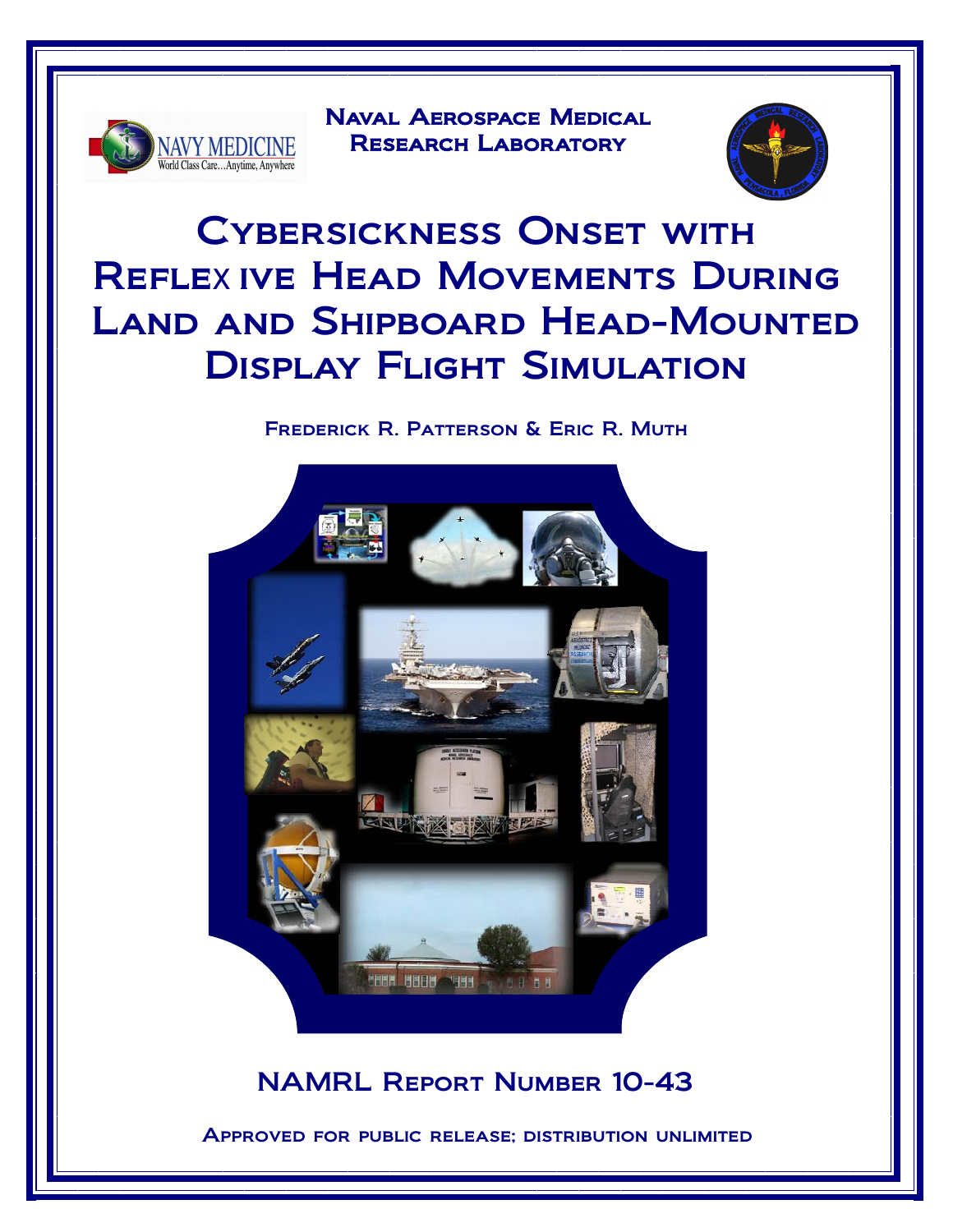| <b>Report Documentation Page</b>                                                                                                                                                                                                                                                                                                                                                                                                                                                                                                                                                                                                                                                                                                                                                                                                                                   | Form Approved<br>OMB No. 0704-0188        |                                                                          |  |  |  |
|--------------------------------------------------------------------------------------------------------------------------------------------------------------------------------------------------------------------------------------------------------------------------------------------------------------------------------------------------------------------------------------------------------------------------------------------------------------------------------------------------------------------------------------------------------------------------------------------------------------------------------------------------------------------------------------------------------------------------------------------------------------------------------------------------------------------------------------------------------------------|-------------------------------------------|--------------------------------------------------------------------------|--|--|--|
| Public reporting burden for the collection of information is estimated to average 1 hour per response, including the time for reviewing instructions, searching existing data sources, gathering and<br>maintaining the data needed, and completing and reviewing the collection of information. Send comments regarding this burden estimate or any other aspect of this collection of information,<br>including suggestions for reducing this burden, to Washington Headquarters Services, Directorate for Information Operations and Reports, 1215 Jefferson Davis Highway, Suite 1204, Arlington<br>VA 22202-4302. Respondents should be aware that notwithstanding any other provision of law, no person shall be subject to a penalty for failing to comply with a collection of information if it<br>does not display a currently valid OMB control number. |                                           |                                                                          |  |  |  |
| <b>1. REPORT DATE</b><br>09 SEP 2010                                                                                                                                                                                                                                                                                                                                                                                                                                                                                                                                                                                                                                                                                                                                                                                                                               | 2. REPORT TYPE<br><b>Technical Report</b> | <b>3. DATES COVERED</b><br>01-10-2008 to 30-09-2009                      |  |  |  |
| <b>4. TITLE AND SUBTITLE</b><br><b>Cybersickness Onset With Reflexive Head Movements During Land</b><br>and Shipboard Head-Mounted Display Flight Simulation                                                                                                                                                                                                                                                                                                                                                                                                                                                                                                                                                                                                                                                                                                       |                                           | 5a. CONTRACT NUMBER<br>N0017399WR00265                                   |  |  |  |
|                                                                                                                                                                                                                                                                                                                                                                                                                                                                                                                                                                                                                                                                                                                                                                                                                                                                    |                                           | 5b. GRANT NUMBER                                                         |  |  |  |
|                                                                                                                                                                                                                                                                                                                                                                                                                                                                                                                                                                                                                                                                                                                                                                                                                                                                    |                                           | 5c. PROGRAM ELEMENT NUMBER<br>601153N                                    |  |  |  |
| 6. AUTHOR(S)                                                                                                                                                                                                                                                                                                                                                                                                                                                                                                                                                                                                                                                                                                                                                                                                                                                       |                                           | <b>5d. PROJECT NUMBER</b>                                                |  |  |  |
| <b>Frederick Patterson; Eric Muth</b>                                                                                                                                                                                                                                                                                                                                                                                                                                                                                                                                                                                                                                                                                                                                                                                                                              | 5e. TASK NUMBER<br>R4113                  |                                                                          |  |  |  |
|                                                                                                                                                                                                                                                                                                                                                                                                                                                                                                                                                                                                                                                                                                                                                                                                                                                                    |                                           | 5f. WORK UNIT NUMBER<br>7909                                             |  |  |  |
| 7. PERFORMING ORGANIZATION NAME(S) AND ADDRESS(ES)<br><b>Naval Aerospace Medical Research Laboratory, 280 Fred Bauer Street</b><br>Building 1811, Pensacola, FL, 32503                                                                                                                                                                                                                                                                                                                                                                                                                                                                                                                                                                                                                                                                                             |                                           | 8. PERFORMING ORGANIZATION REPORT<br><b>NUMBER</b><br><b>NAMRL 10-43</b> |  |  |  |
| 9. SPONSORING/MONITORING AGENCY NAME(S) AND ADDRESS(ES)<br><b>Naval Air Systems Command, Acquisitions Division, PMA-205, 12350</b><br>Research Parkway, Orlando, FL, 32826                                                                                                                                                                                                                                                                                                                                                                                                                                                                                                                                                                                                                                                                                         |                                           | 10. SPONSOR/MONITOR'S ACRONYM(S)<br><b>NAWC-AD</b>                       |  |  |  |
|                                                                                                                                                                                                                                                                                                                                                                                                                                                                                                                                                                                                                                                                                                                                                                                                                                                                    |                                           | 11. SPONSOR/MONITOR'S REPORT<br>NUMBER(S)                                |  |  |  |
| 12. DISTRIBUTION/AVAILABILITY STATEMENT<br>Approved for public release; distribution unlimited                                                                                                                                                                                                                                                                                                                                                                                                                                                                                                                                                                                                                                                                                                                                                                     |                                           |                                                                          |  |  |  |
| <b>13. SUPPLEMENTARY NOTES</b>                                                                                                                                                                                                                                                                                                                                                                                                                                                                                                                                                                                                                                                                                                                                                                                                                                     |                                           |                                                                          |  |  |  |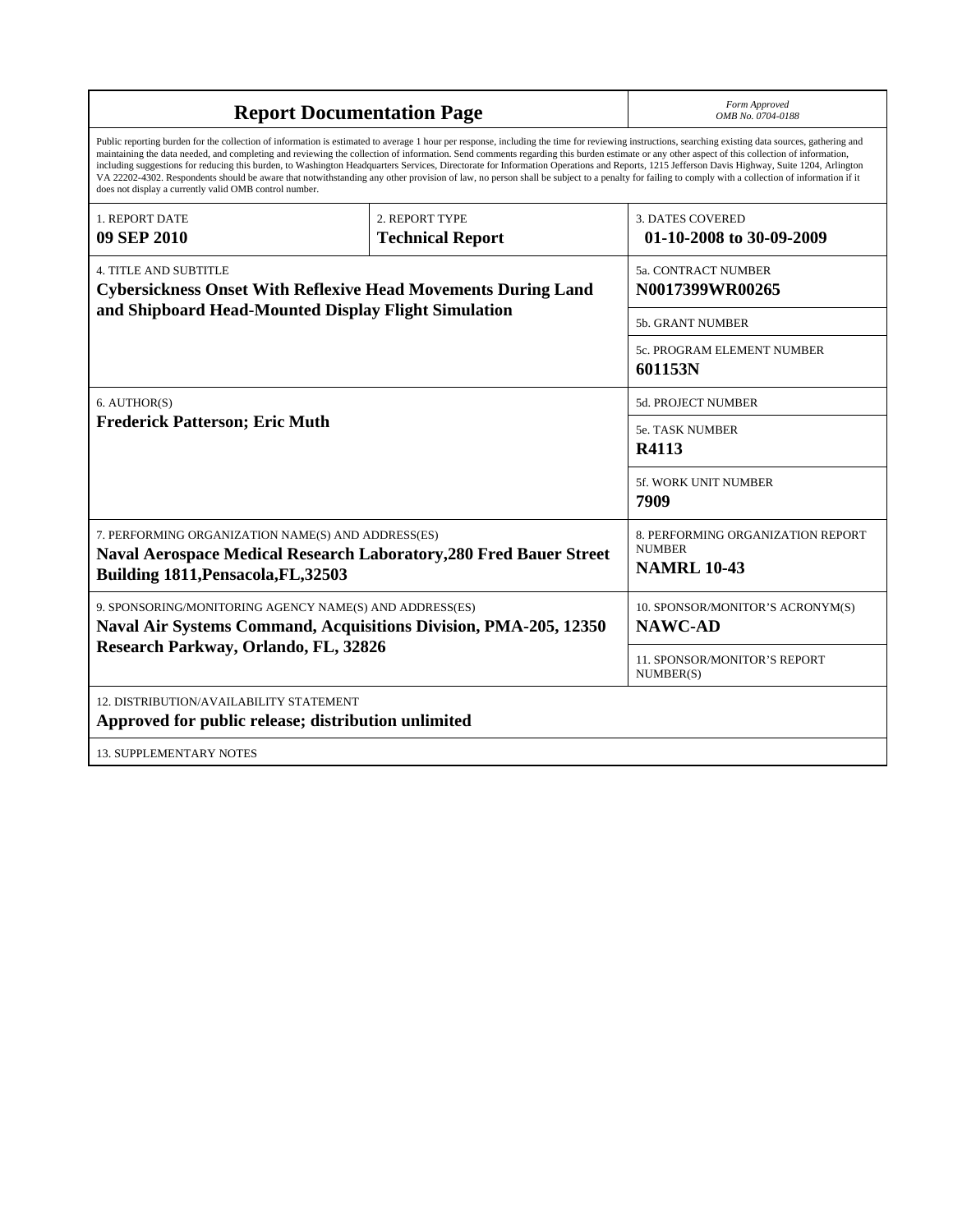#### 14. ABSTRACT

**Military communities have long recognized the value of using flight simulations for enhancement of mission performance. Although flight simulators depicting virtual images of mission profiles are known to improve situational awareness, pilots using head-mounted display virtual reality (HMD/VR) environments often report increased signs and symptoms associated with simulator sickness. With shipboard deployment of HMD/VR training devices, disparity between VR visual flight conditions and ship induced vestibular accelerations may generate changes in reflexive head movement, and thereby influence risk of simulator sickness. In this study, nine subjects flew a head-mounted display HMD/VR flight simulation during land based and shipboard conditions. Reflexive head positioning and simulator sickness questionnaires (SSQ) were used to evaluate differences between the two conditions. Results indicate that both land and shipboard HMD/VR flight simulations produced optokinetic cervical reflex (OKCR) responses (p< 0.001) in both coronal and sagittal planes; however between land and sea conditions, these OKCR variations were not statistically significant. In contrast, land and sea OKCR head yaw did show a significant increase during shipboard trials. With respect to simulator sickness, SSQ scores were significantly elevated after exposure to both land and sea HMD/VR conditions; however SSQ differences (between land and sea conditions) did not reach a significant level. In summary, non-motion (land) HMD/VR flight simulations provoke significant coronal and sagittal OKCR responses that do not change when low sea state shipboard motion is introduced; however, low sea-state shipboard motion did appear to trigger significant increases in OKCR head yaw. With regard to predicting the early onset of cybersickness, correlations between coronal OKCR and SSQ data suggest the possibility of an inverse trend between reported simulator sickness and head movement.**

15. SUBJECT TERMS

**head mounted display, simulator sickness, motion sickness, virtual reality, sea sickness**

| 16. SECURITY CLASSIFICATION OF: |                             |                              | <b>17. LIMITATION</b>          | 18. NUMBER | 19a. NAME OF              |
|---------------------------------|-----------------------------|------------------------------|--------------------------------|------------|---------------------------|
|                                 |                             |                              | OF ABSTRACT                    | OF PAGES   | <b>RESPONSIBLE PERSON</b> |
| a. REPORT<br>unclassified       | b. ABSTRACT<br>unclassified | c. THIS PAGE<br>unclassified | Same as<br><b>Report (SAR)</b> | 14         |                           |

**Standard Form 298 (Rev. 8-98)** Prescribed by ANSI Std Z39-18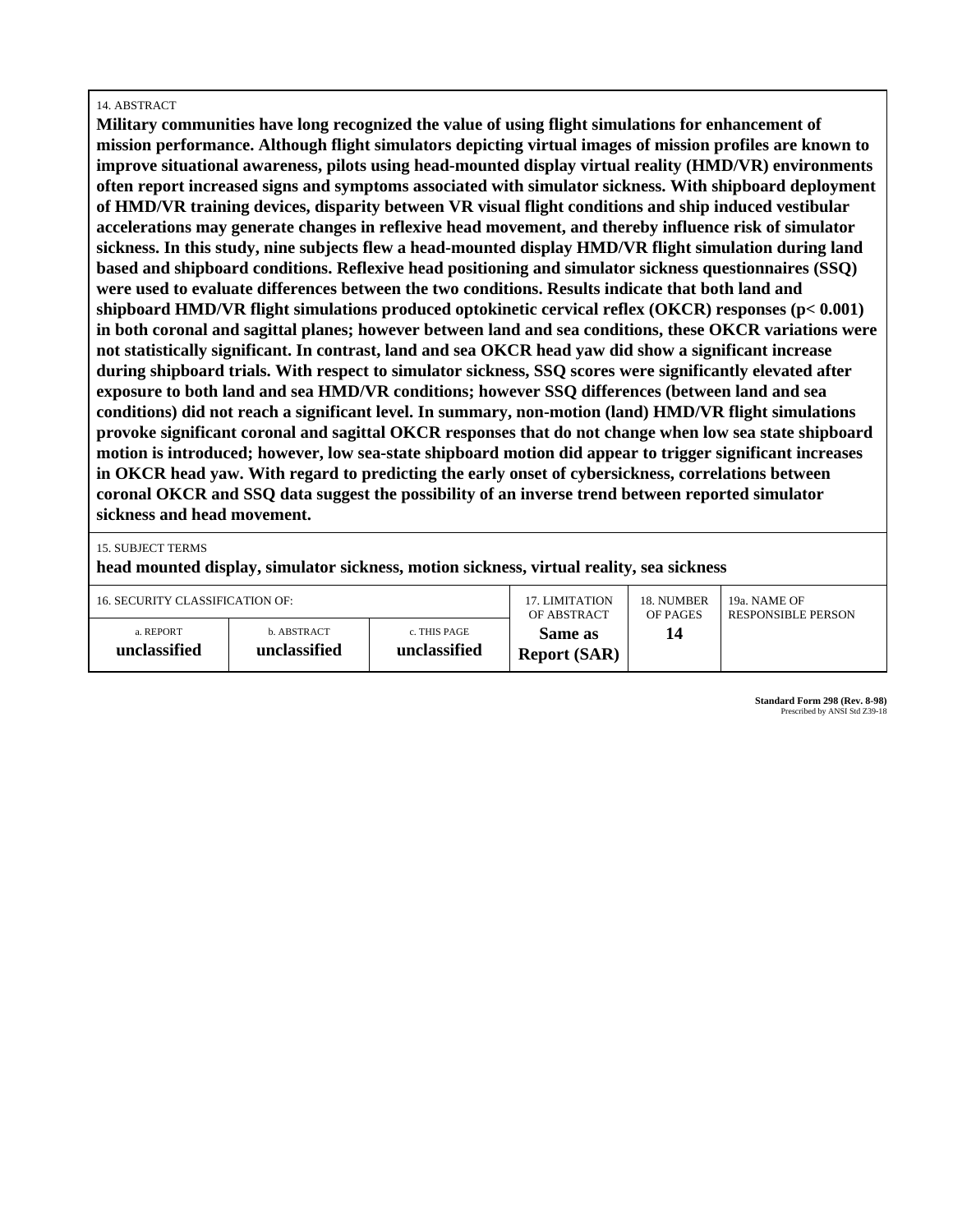Reviewed and Approved 9 SEP 2010

\_\_\_\_\_\_\_\_\_\_\_\_\_\_\_\_\_\_\_\_\_\_\_\_\_\_\_\_

Rita G. Simmons, CDR MSC USN



*The views expressed in this article are those of the author and do not necessarily reflect the official policy or position of the Department of the Navy, Department of Defense, nor the U.S. Government.* 

*This work was funded by Naval Air Warfare Systems Command, Acquisition Division, PMA 205, work unit number 7909.* 

*The study protocol was approved by the Naval Aerospace Medical Research Laboratory Institutional Review Board in compliance with all applicable Federal regulations governing the protection of human subjects.* 

*I am an employee of the U.S. Governement. This work was prepared as part of my official duties. Title 17 U.S.C. §105 provides that 'Copyright protection under this title is not available for any work of the United States Government.' Title 17 U.S.C. §101 defines a U.S. Government work as a work prepared by a military service member or employee of the U.S. Government as part of that person's official duties.*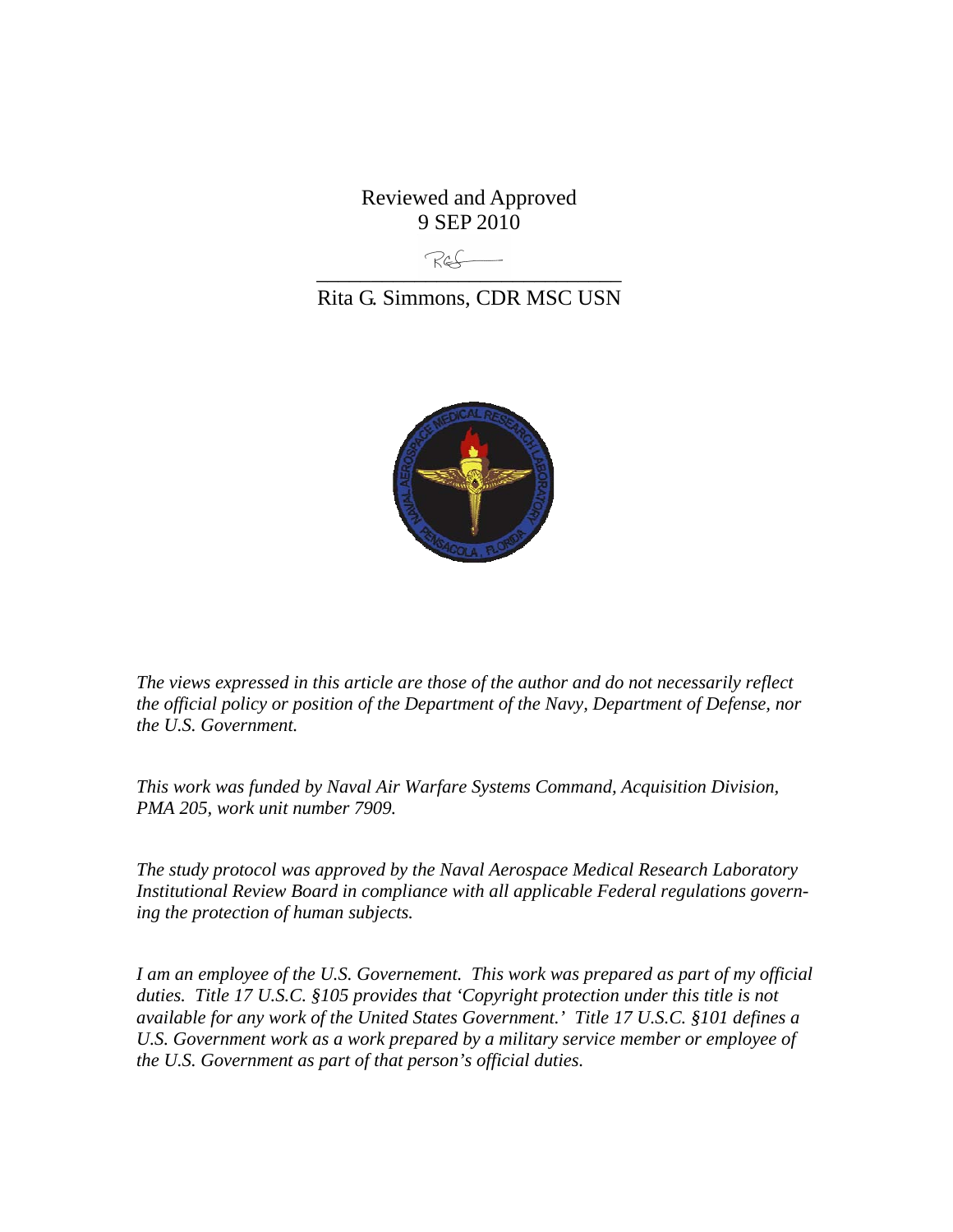#### **EXECUTIVE SUMMARY**

Military communities have long recognized the value of using flight simulations for enhancement of mission performance. Although flight simulators depicting virtual images of mission profiles are known to improve situational awareness, pilots using head-mounted display virtual reality (HMD/VR) environments often report increased signs and symptoms associated with simulator sickness. With shipboard deployment of HMD/VR training devices, disparity between VR visual flight conditions and ship induced vestibular accelerations may generate changes in reflexive head movement, and thereby influence risk of simulator sickness. In this study, nine subjects flew a headmounted display HMD/VR flight simulation during land based and shipboard conditions. Reflexive head positioning and simulator sickness questionnaires (SSQ) were used to evaluate differences between the two conditions. Results indicate that both land and shipboard HMD/VR flight simulations produced optokinetic cervical reflex (OKCR) responses (*p*< 0.001) in both coronal and sagittal planes; however between land and sea conditions, these OKCR variations were not statistically significant. In contrast, land and sea OKCR head yaw did show a significant increase during shipboard trials. With respect to simulator sickness, SSQ scores were significantly elevated after exposure to both land and sea HMD/VR conditions; however SSQ differences (between land and sea conditions) did not reach a significant level. In summary, non-motion (land) HMD/VR flight simulations provoke significant coronal and sagittal OKCR responses that do not change when low sea state shipboard motion is introduced; however, low sea-state shipboard motion did appear to trigger significant increases in OKCR head yaw. With regard to predicting the early onset of cybersickness, correlations between coronal OKCR and SSQ data suggest the possibility of an inverse trend between reported simulator sickness and head movement.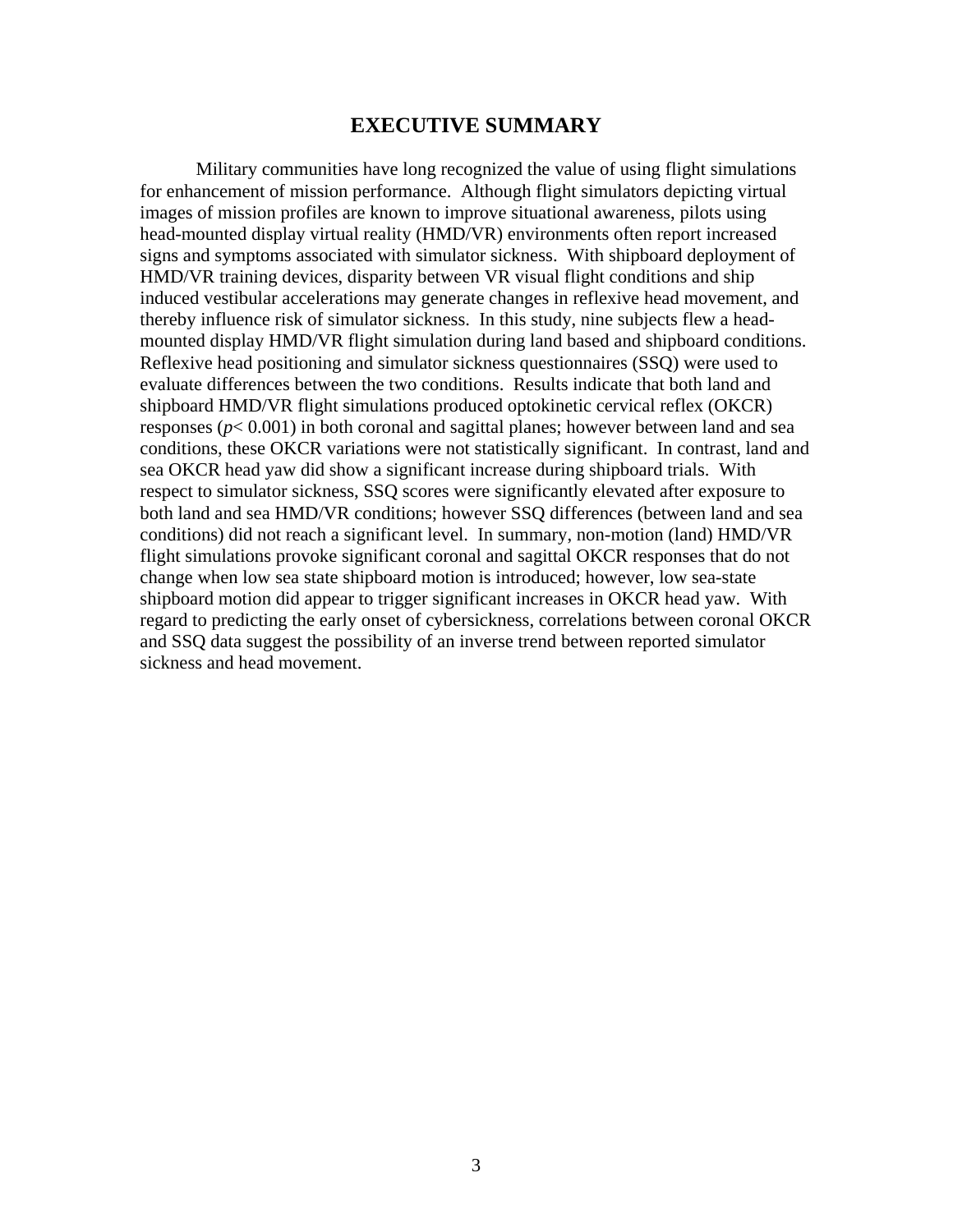#### **INTRODUCTION**

 The purpose of this study was to determine if shipboard deployment of head-mounted display virtual reality (HMD/VR) flight simulators will increase risk of simulator sickness and thereby negatively impact aircrew performance. At sea, uncontrollable variables, such as wind and wave action, are likely to generate ship motion incongruent with aircraft movements displayed on an embarked flight simulator; consequently, flight crews using a shipboard flight simulator may be at increased risk of simulator sickness due to sensory discord between vestibular, proprioceptor, and visual systems. Previous research has demonstrated that use of a fixed monitor flight simulator, during low sea state conditions, has a negligible impact on reported simulator sickness; however, during this previous experiment, significant decrements in dynamic visual acuity were measured following 60 minutes of exposure to flight simulation accompanied with mild ship motion  $(1)$ .

#### *Background*

Currently, many of the world's military organizations are aggressively developing advanced technologies involving HMD/VR environments. The impetus behind this research is to enhance training and operational performance, while simultaneously reducing associated costs and hardware "footprint" requirements. In conjunction with these efforts, the United States Military has sponsored multiple projects aimed at integrating VR technology with state-of-the-art HMDs (2, 3). Results from this research have greatly improved HMD quality and at the same time, enhanced VR software capability in terms of scene fidelity and real world (satellite) image transformation. Although, recent technological successes have shown promise for expanding the use of HMD/VR simulations; the obstacle of HMD/VR simulator sickness persists as a prominent and debilitating problem.

 For many years, simulator sickness has been recognized as a cognitive and physiological threat, capable of negatively impacting pilot performance for up to six hours after exposure (4, 5). Incidences of simulator sickness have reportedly been as high as 45% with fixed monitor or dome-based systems, and in some cases greater than 60% during exposure to HMD/VR simulations (6). As further evidence of this emerging problem, VR devices are now associated with a new classification of sensory induced illnesses described as cyberpathologies. The most serious and prevalent among these maladies is a sensory-spatial disorder referred to as cybersickness (7).

 An additional concern for VR training programs are reports suggesting a significant risk of cybersickness exists for relatively short periods of exposure. Recent studies examining onset and frequency of VR illnesses indicate HMD sensory stimuli may produce cybersickness in a matter of minutes, with documented morbidity rates of greater than 75% following 45 minutes of exposure (8).

 Although the effects and symptoms of cybersickness have just recently fallen under medical scrutiny, closely related illnesses such as motion or simulator sickness suggest a common etiology among these ailments. Specifically, sensory-spatial conflict resulting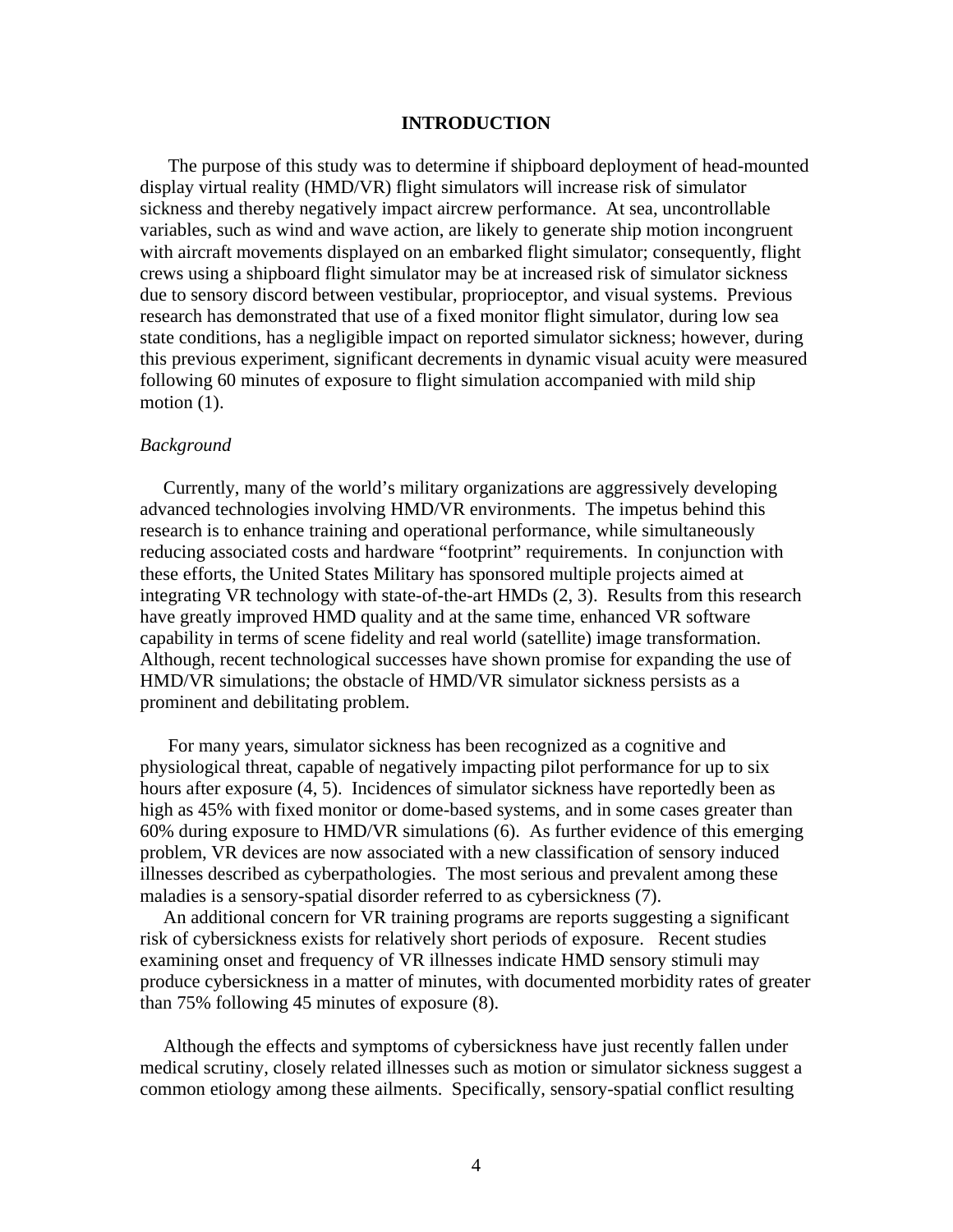from unexpected environmental changes is typically identified as a causal factor of most sensory induced illnesses. Since even minimal exposure to an inadequately designed HMD/VR system can pose considerable risk to aircrew members, the aim of this study was to quantify both frequency and magnitude of HMD/VR cybersickness in an operational (shipboard) setting.

#### **METHOD**

The study protocol was approved in advance by the Naval Aerospace Medical Research Laboratory Institutional Review Board. Each subject provided written informed consent before participating. To evaluate the impact of using HMD/VR systems aboard deployed vessels, nine active duty U.S. Navy volunteers were recruited to participate in land and shipboard based HMD flight simulations. For this within subjects' experimental design, the main independent variable was defined as presence, or absence, of non-synchronous external (ship) motion during HMD/VR flight simulation. Dependent variables chosen for evaluation were the opto-kinetic cervical reflex (OKCR) and comparison of pre and post simulator sickness questionnaires (SSQ) (9, 10).

 Volunteer subjects were all physically qualified for duty with the U.S. armed forces and ranged in age from 26 to 45 ( $\overline{X}$  = 36  $\pm$  6 yrs). Participants were advised they would be required to complete three HMD/VR flight simulations, one of which would be performed aboard a small underway Navy vessel. In addition to one HMD/VR ship trial, subjects were told they would also need to complete a shipboard control trial (no HMD/VR visual stimulus), during which time they would perform an audio counting task while blindfolded.

 For HMD/VR ship and shore conditions, subjects used a head tracked flight simulation to fly a predetermined 60 min course. The simulation incorporated a PROTEC-High RES ® HMD with dual rectangular liquid crystal displays. The combined HMD/VR simulator system provided two rectangular 640 x 480 color images, with 100% overlap and a 42º diagonal field of view (34º horizontal x 26º vertical). To provide visual images consistent with virtual reality environments, a Polhemus FASTRAC  $^{\circ}$  head tracking system was used to synchronize the "outside" view with changes in subjects' head position.

 The simulated flight task required that pilot subjects use stick and throttle controls to navigate through digitized satellite imagery (10 meter resolution) of the Navy's primary flight training area surrounding Pensacola, Florida. A yellow "follow-me" line was digitally imbedded onto the VR imagery to aid with navigation around turns (20 right and 14 left) that made up the assigned route. Display of flight instruments was accomplished by digitally overlaying a virtual (visible when looking forward) heads-up display (HUD) onto the HMD. While transiting through the course, subjects were instructed to maintain their simulated aircraft at an altitude of 5000 ft above mean sea level, with 500 knots of indicated airspeed.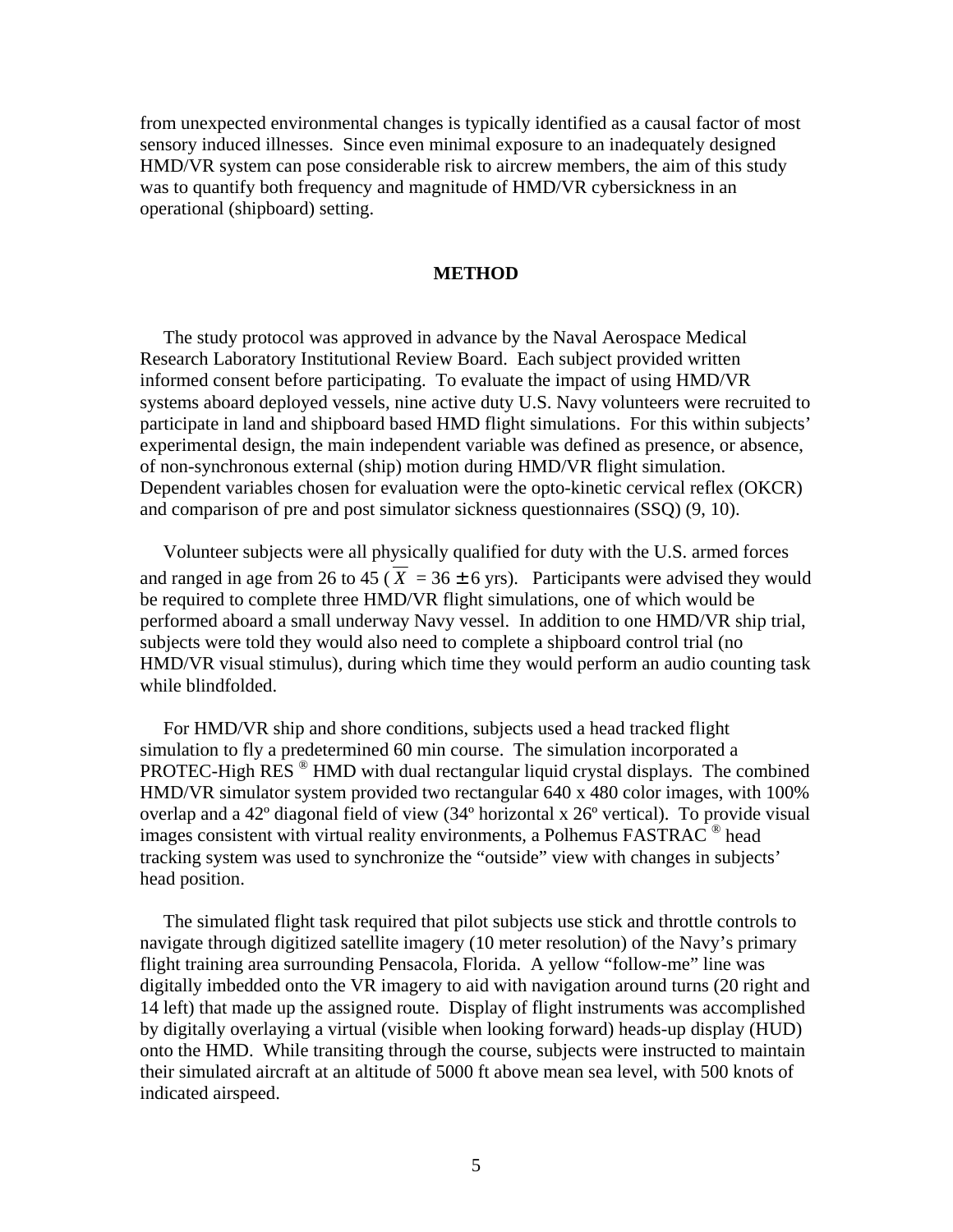Each subject's first flight simulation was conducted on land, inside a darkened trailer; this trial was used exclusively for familiarization and training with the HMD/VR system. Performance tasks for the second and third flight simulations were identical to the first, with the exception of the third trial being conducted onboard a small U.S. Naval vessel, formally classified as a "YP" or yard patrol craft (108 ft length, 22 ft 9 in beam, and 8 ft draft, Figure 1). Due to scheduling and logistical limitations, the order of trials for sea and land conditions was not randomized. During the HMD/VR sea trials, subjects went aboard the vessel for approximately 1.5 hours, during which time they flew a flight simulation below deck in a darkened, forward, centerline compartment. The shipboard based flight simulations were performed with the vessel underway, in protected coastal waters of Pensacola Bay, Florida. In addition to having the HMD/VR flight simulation equipment onboard the vessel, accelerometers were used to measure and record the ship's linear and rotational accelerations in x, y, and z axis. During HMD/VR and control condition (blindfolded) sea trials, the ship departed Naval Air Station Pensacola's dock facility with subject, experimenters, and crew onboard. After transiting for approximately 15 min to the central portion of Pensacola Bay, the YP craft began following a clockwise octagonal course that required approximately 30 minutes for completion; two circuits of the octagonal course were completed to allow subjects adequate time for completion of the 60 min flight simulation. While navigating the octagonal course, the helmsman maintained a target speed of six knots and used full right rudder deviation, for 15 seconds, to make the required 45º heading change for each new course leg.



YP 676 Class Diesel powered, twin screw Length: 108' Beam: 22' 9" Draft: 8' Max Speed: 12 kts Cruising Radius: 1800 nm

Figure 1: U.S. Navy Yard Patrol Boat used as the ship stimulus.

 During HMD/VR sea trials, simultaneous sampling of flight simulation parameters and head position was accomplished every ½ second (2 Hz.) via an interface with the HMD/VR desktop personal computer system. For both HMD/VR and blindfolded sea trials, underway ship accelerations were digitally sampled and recorded at one second intervals (1 Hz.) with a notebook PC computer.

 During pre and post HMD/VR flight simulations (land and sea), and pre and post shipboard blindfold trials, subjects completed SSQ surveys to determine whether or not they were experiencing symptoms associated with motion or simulator sickness (10).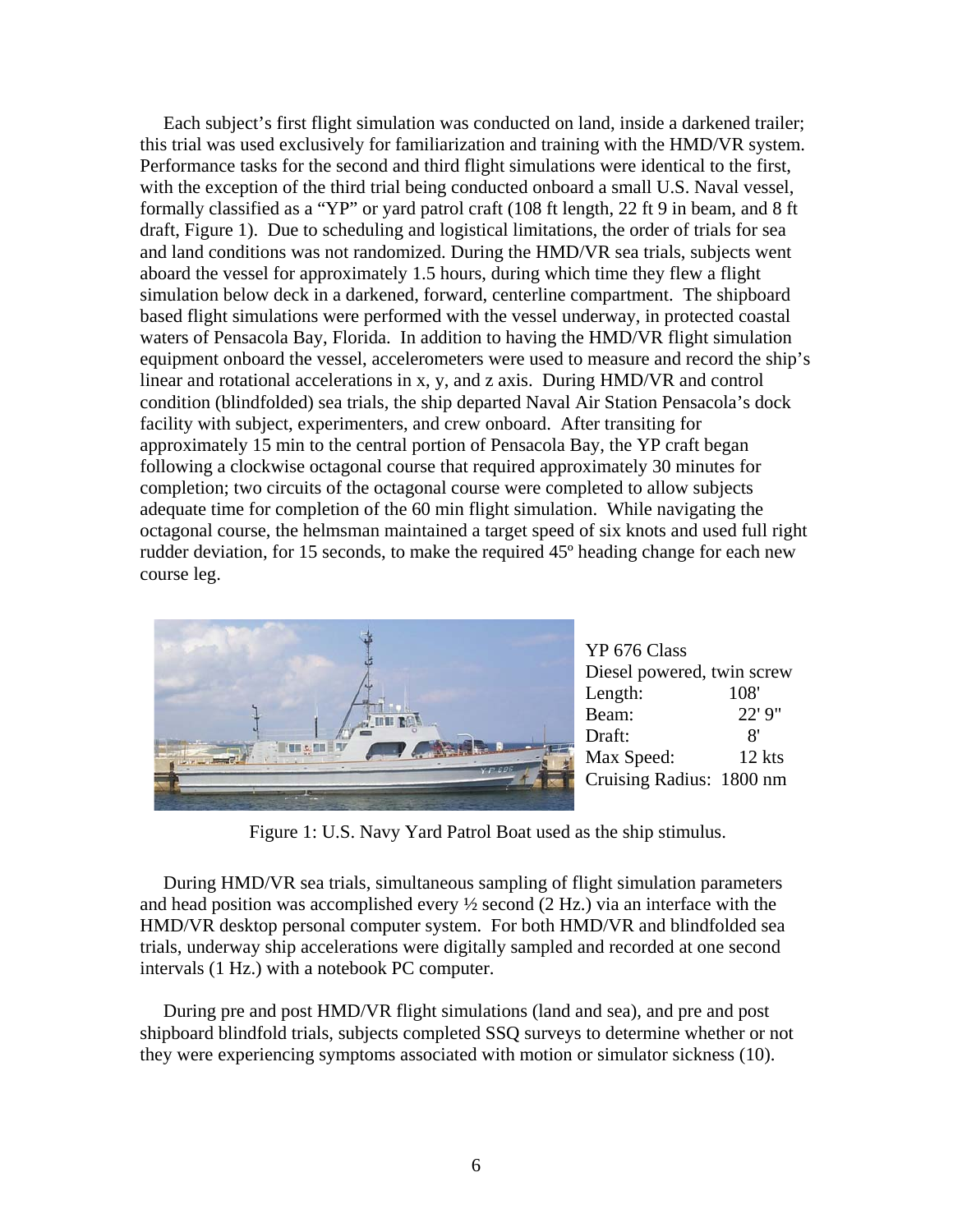#### **RESULTS**

 *Independent variables*. Sea states for all nine shipboard trials consisted of a light chop with waves less than two feet. During sea trials, the mean time necessary to navigate twice around the octagonal course was  $54.0 + 3.4$  minutes, with course legs averaging 3.6  $+ 0.1$  minutes, and pre/post course transit times lasting for  $17.9 + 6.8$  minutes. A oneway analysis of variance (ANOVA) indicated sea trial course completion and individual leg times did not differ significantly among subjects. While navigating the straight portion of each octagonal leg, average ship roll and pitch was  $0.63^{\circ} + 0.58$  and  $-0.34^{\circ} +$ 0.12, respectively. The time necessary for turning onto each new course leg ranged between 19.7 and 26.2 seconds ( $X = 24.0 + 2.0$  sec). During these 15 scheduled course turns, subjects were exposed to leftward roll angles that reached an average peak of 1.22º  $\pm$  0.07 with a roll rate of  $-0.51^{\circ}$  + .05 per second; peek acceleration forces generated by these turns equated to  $0.003 + 0.003$  (+Gx),  $0.006 + 0.001$  (-Gy), and  $0.98 + 0.003$  $(+Gz).$ 

 Subjects completed their shipboard HMD/VR flights (conducted during transit of the octagonal course) in approximately  $59.4 \pm 2.0$  minutes. The land based fixed flight simulations required an average completion time of  $60.5 + 1.5$  minutes; which did not differ significantly from the shipboard condition.

 *Dependent variables*. During both land and shipboard HMD/VR flight simulations, changes in simulated aircraft attitude (roll, pitch, and yaw) were divided into five degree increments, or bins; head tracking data samples, taken at a rate of 2 per second, were then averaged for each corresponding attitude bin. An ANOVA comparing simulated aircraft attitude and changing head position, indicated that during both land and sea conditions, a significant opto-kinetic cervical reflex (OKCR) occurred for all nine subjects. For both conditions, HMD/VR simulations provoked a predictable OKCR coronal head tilt ( $p <$ 0.001) whenever aircraft angle of bank (AOB) increased (Fig. 2). With 90º of simulated AOB, land based and shipboard coronal OKCR peaked at a respective  $10.0^{\circ} + 4.4$  and 9.8 + 3.3 degrees. The most linear portion of the coronal OKCR response (previously reported as occurring within zero to 35 degrees AOB; 9), indicated a slope value of -0.14  $+ 0.06$  for land and  $-0.13 + 0.06$  for shipboard conditions. Although changes in perceived AOB produced significant coronal OKCR, an evaluation of this response using student's t-test and regression analysis indicated no significant difference between the land and shipboard conditions.

Similarly, changes in AOB produced significant sagittal OKCR responses (ANOVA,  $p < 0.001$ ), that did not differ significantly between conditions (Fig. 3). During the HMD/VR flight simulations, ranges of OKCR head pitch were  $-3.3 \pm 3.8$  to  $6.8 \pm 5.9$  on land, and  $-4.0^{\circ} \pm 5.6$  to  $7.6^{\circ} \pm 9.7$  at sea (Fig. 3).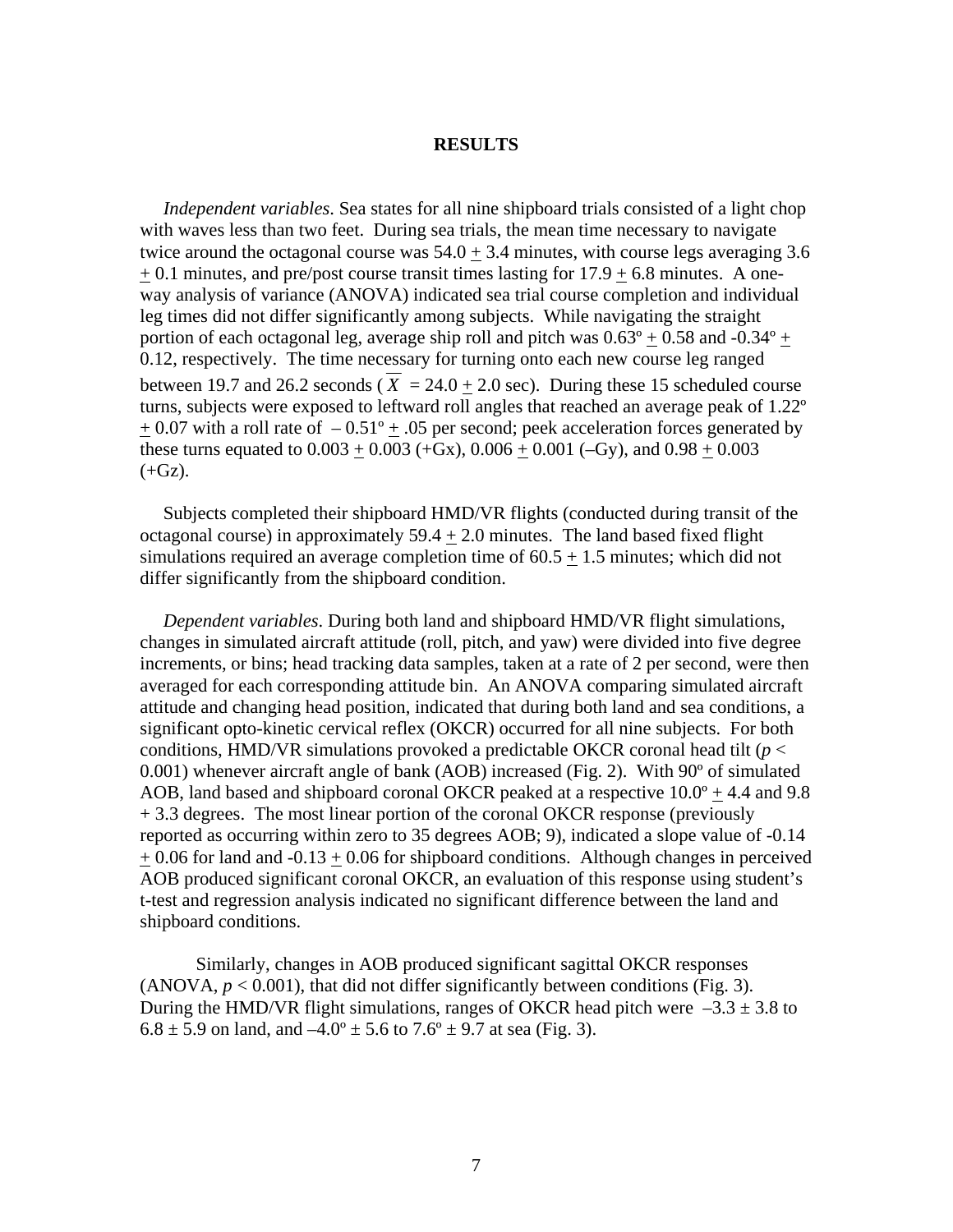

Figure 2: Coronal OKCR (head tilt) vs. angle of bank, during both land based and shipboard HMD/VR flight simulation.



Figure 3: Vertical OKCR (head pitch) vs. angle of bank, during both land based and shipboard HMD/VR flight simulation.

 Similar to OKCR evaluations of head tilt and pitch, ANOVA indicated that yawing head movements (turning in a plane horizontal to the deck or floor) were significantly related to HMD/VR flight simulation bank angles; averaged head yaw movements reached a peak of 12.4  $\pm$  5.4 degrees for shipboard conditions and 7.4  $\pm$  4.7 for land (Fig.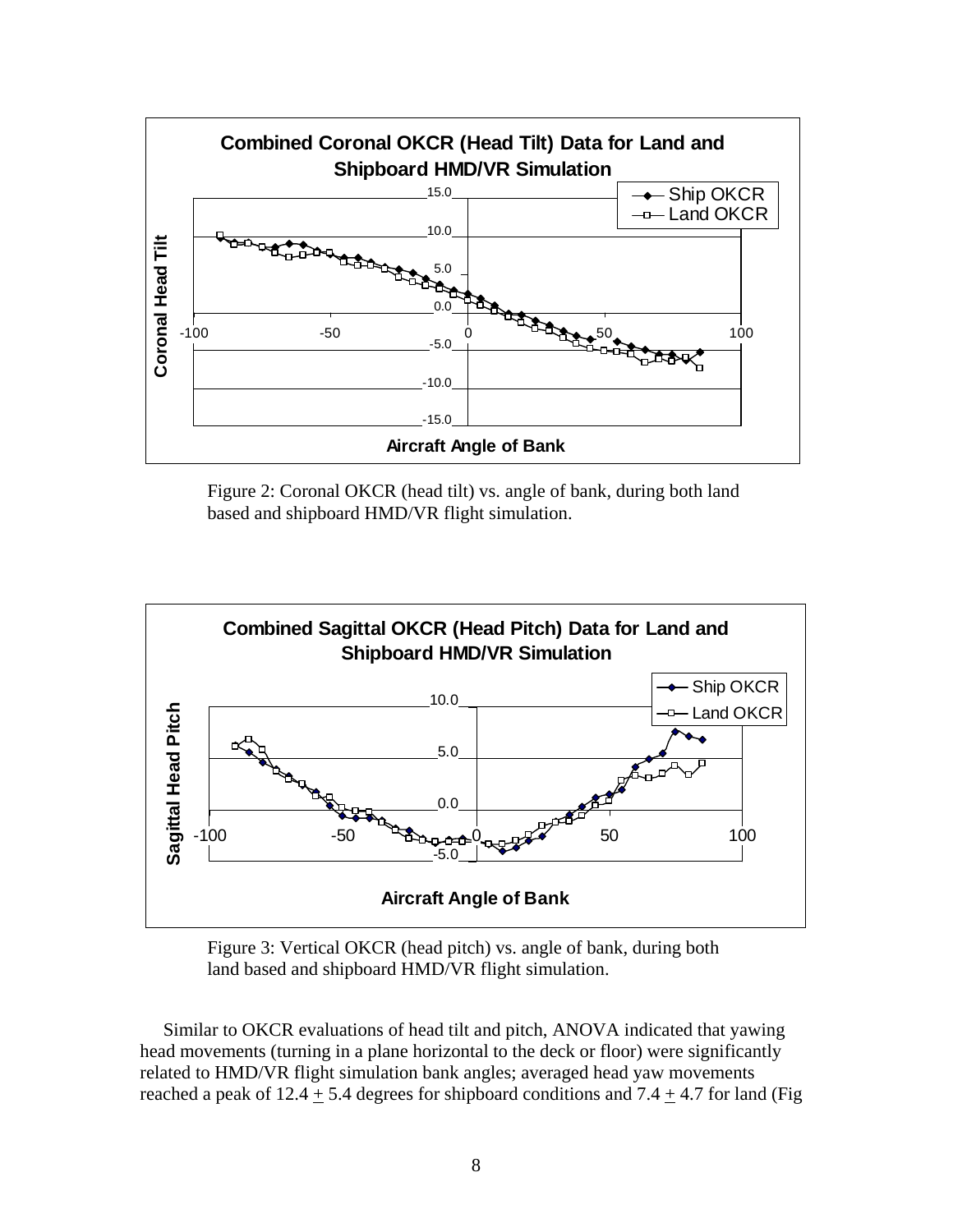4). However, in contrast to coronal and vertical OKCR, the land and sea conditions presented significantly different results with respect to levels of induced head yaw. A Student *t*-test comparing each subjects regression line (slope or  $r<sup>2</sup>$ ) for head yaw and AOB, indicated OKCR head yaw was significantly greater  $(p = 0.04)$  during the shipboard condition; averaged (n = 9) slope values were  $0.16 + 0.09$  for sea, and  $0.13 +$ 0.09 for land.



Figure 4: Horizontal OKCR (head yaw) vs. angle of bank, during both land based and shipboard HMD/VR flight simulation.

 Simulator sickness questionnaires (SSQ) administered during land HMD/VR, shipboard HMD/VR, and shipboard blindfolded (control) conditions were scored in accordance with guidelines established by Kennedy (10). Pre simulation questionnaires indicated an absence of discomfort, in contrast to the post SSQ's which revealed all subjects experienced simulator sickness symptoms ranging from very mild to severe (Fig. 5). When compared to pretrial SSQ scores (which were essentially zero for all subjects), post SSQ scores indicated all three of the experimental conditions (land HMD/VR, shipboard HMD/VR, and shipboard blindfolded) caused significant increases in reported simulator sickness symptoms. Post trial SSQ scores for land HMD/VR ranged from 3.74 to 48.62 with an average rating of  $26.6 \pm 15$ . Shipboard HMD/VR conditions induced a greater SSQ range that extended from 3.74 to 78.5, with a slightly smaller average of  $23.7 + 28$ . The shipboard blindfold condition produced a relatively low post SSQ average of  $5.0 \pm 6$ , with a range of 0 to 14.96. A modified Bonferonni test indicated SSQ scores taken during the shipboard blindfolded condition were significantly  $(p < .03)$ lower then either the land or shipboard HMD/VR trials. Although differences between land and shipboard HMD/VR conditions did not reach a significant level, the large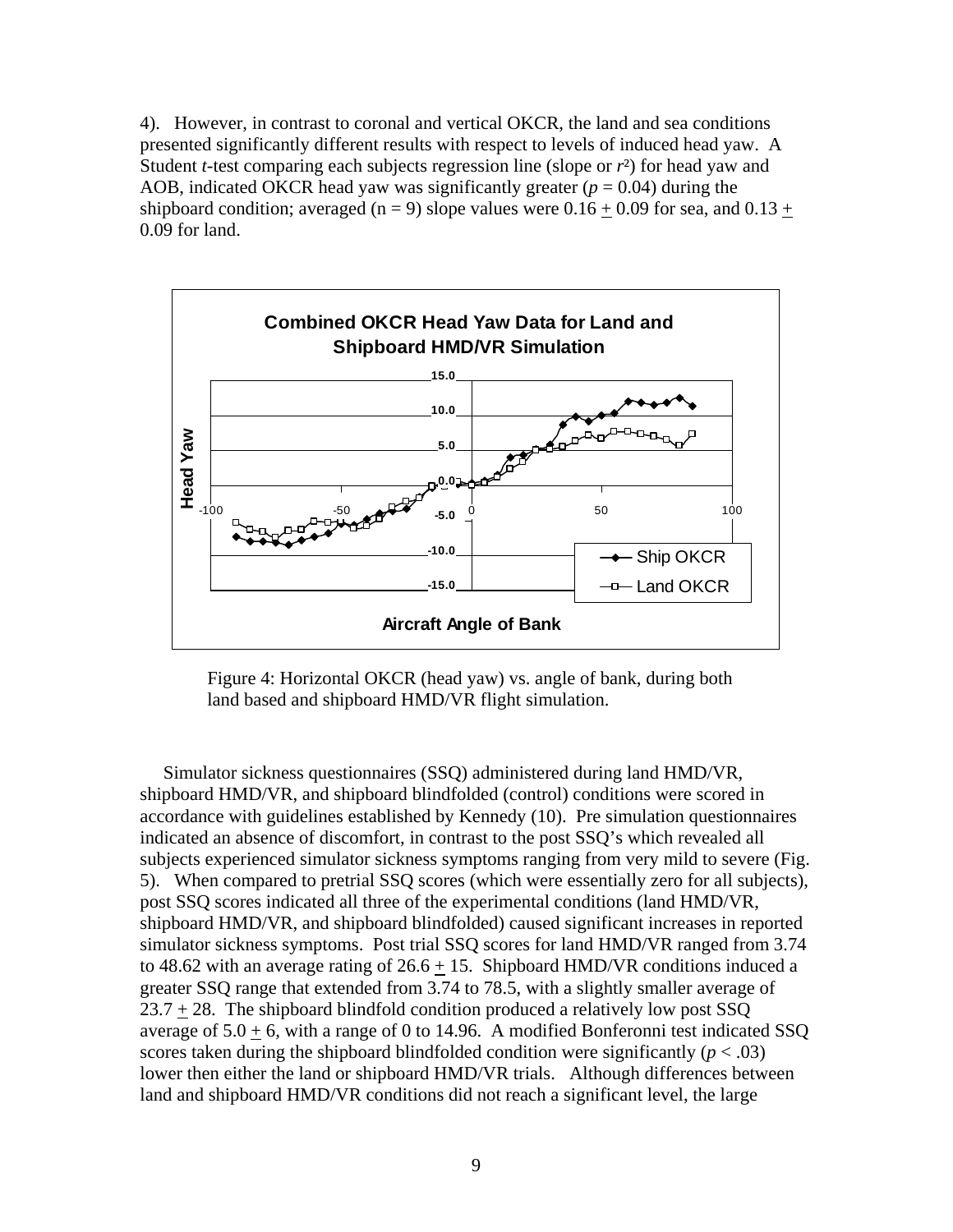variance encountered with the relatively small number of subjects suggest a larger subject pool may be needed for an accurate comparison. Also adding to potential desensitization of SSQ scores was the fact that prior to collecting data for sea HMD/VR trials, all subjects received an initial HMD/VR land based training session and one land based HMD/VR experimental trial that may have provided some opportunity for sensory adaptation.



 Figure 5: Comparison of each subjects' post SSQ scores during all three conditions (land HMD/VR, ship HMD/VR, and ship blindfolded.

 To evaluate the possibility of using reflexive head tilt variations as an indicator of early onset cybersickness, individual SSQ differences between land and sea conditions were calculated and then compared with coronal OKCR slope values. Although correlation ( $R \text{ coeff.} = -0.5$ ) of these two variables did not indicate a significant difference  $(p < .18)$ , a trend line created by regression analysis suggests the possibility of an inverse relationship between simulator sickness symptoms and OKCR head movements (Fig. 6).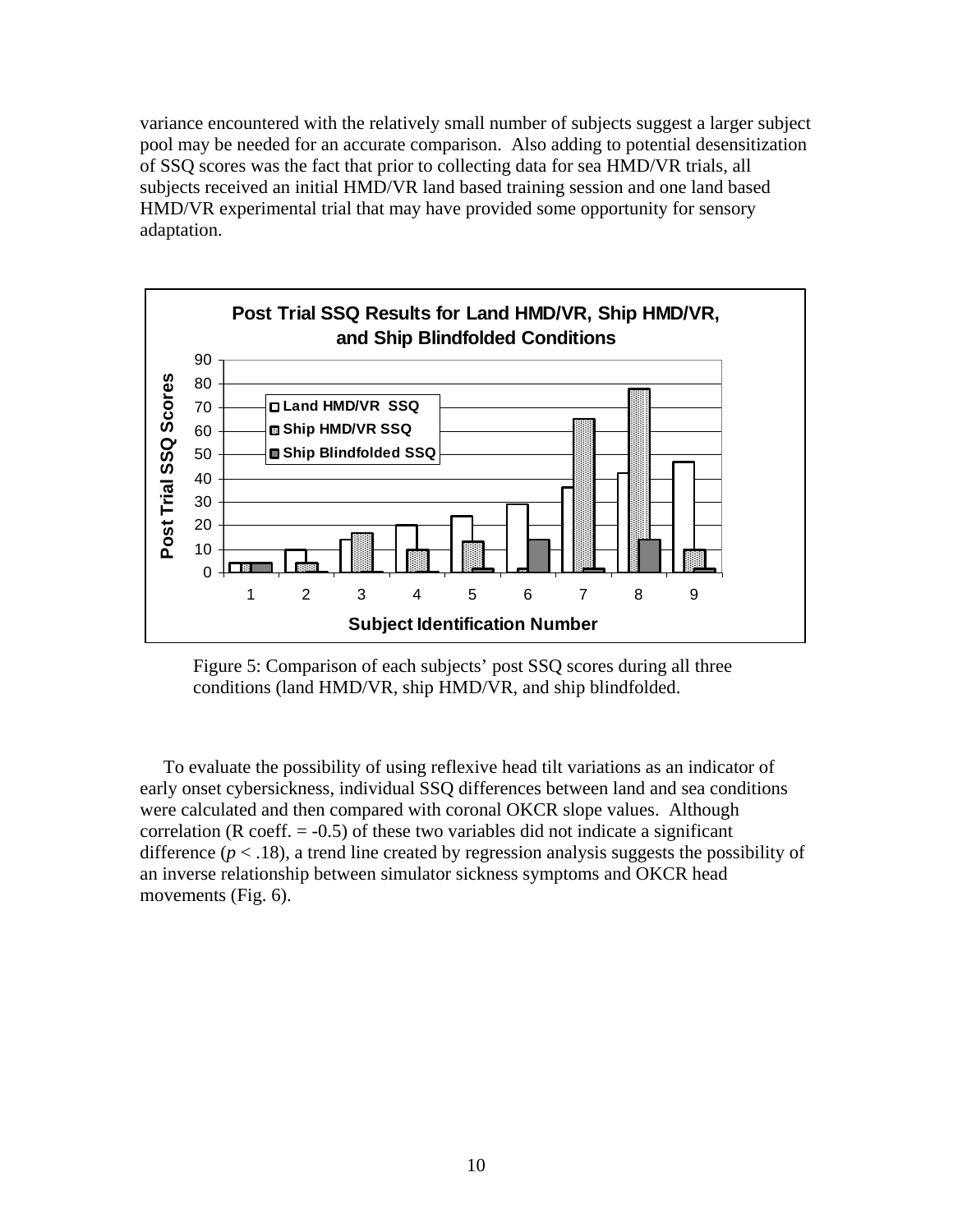

Figure 6: Correlation comparison of post HMD/VR SSQ differences (ship minus land) and coronal OKCR head tilt.

#### **DISCUSSION**

 For both land and sea conditions, observed changes in coronal head position (relative to the simulated HMD/VR horizon) were consistent with OKCR responses reported in previous studies (11). Typically, pilots flying in real world environments with an unrestricted outside view (approx. 180º horizontal x 135º vertical) exhibit coronal OKCR head movements with steeper than -0.31 slope values (12); however, when FOV becomes reduced (which is typically the case with most HMDs) the horizon retinal image size shrinks and thereby attenuates the OKCR response. HMD/VR systems with relatively large FOVs (100º horizontal x 100º vertical) have been shown to cause only a slight reduction in coronal OKCR (-0.25  $\pm$  .14 slope values;13), while smaller sized systems (48º horizontal x 32º vertical FOV) were graphically illustrated by Gallimore et al., as producing a greater than 50% reduction (-0.12 slope value;14). Since the FOV used with the current study's land and sea HMD/VR trials was only slightly less (34º horizontal x 25º vertical) than that used by Gallimore et al., is was not surprising to find similar coronal OKCR slope values of  $-0.14 \pm .06$  for land and  $-0.13 \pm .06$  for shipboard observations.

 When sagittal OKCR head pitch was compared with aircraft bank angles, values for both land and sea HMD/VR conditions (maximums of 10.1<sup>o</sup> for land and 11.6<sup>o</sup> at sea) were similar to observations reported with past experiments. Gallimore et al., documented that flight simulations with a circular 40º FOV triggered sagittal (OKCR) head pitch variations that reached a maximum of eight degrees and also noted that reducing FOV significantly increased the variance of this response (13). Since reductions in HMD vertical FOV places limits on the effectiveness of up-and-down eye motions, the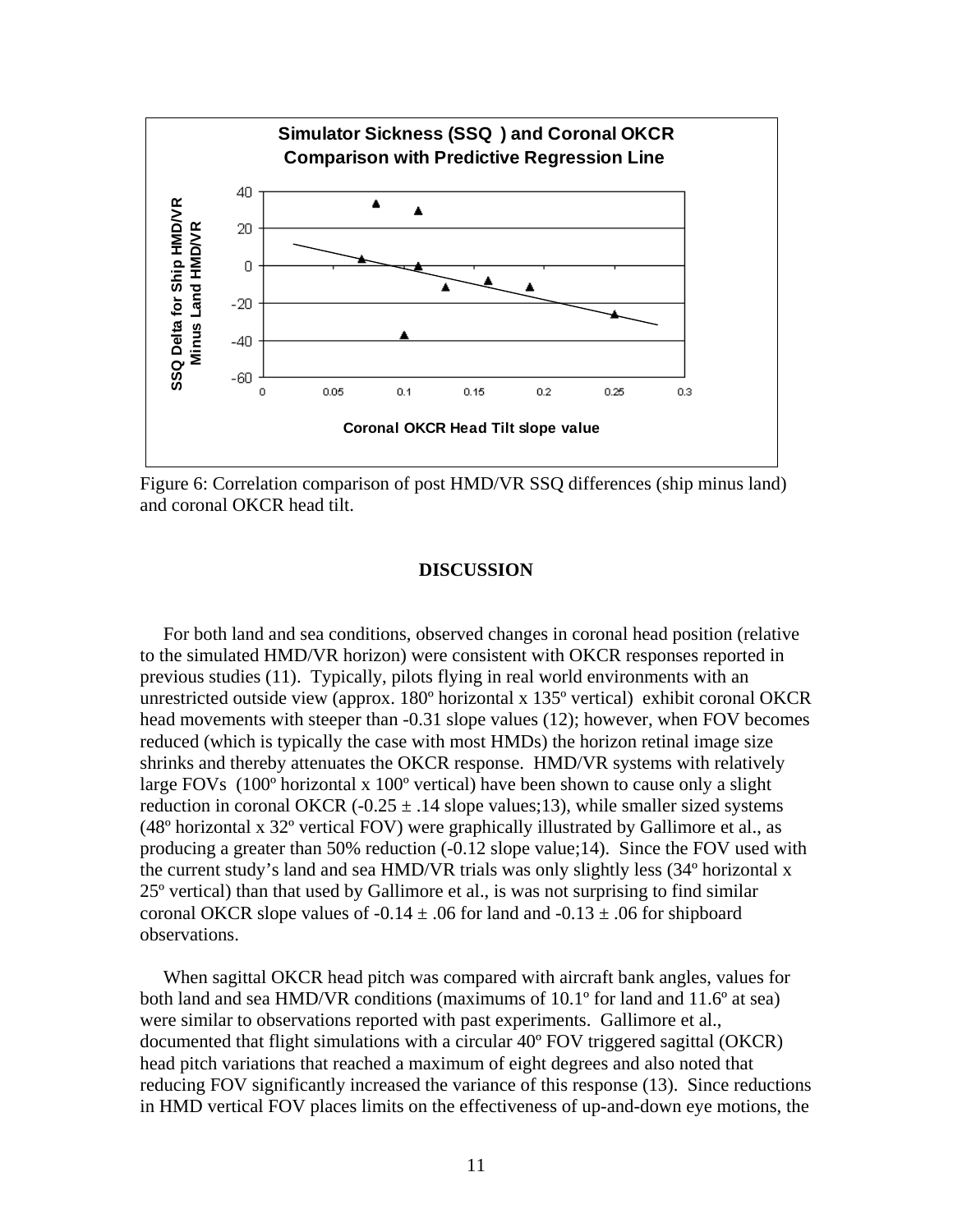observed increase in sagittal head variance might be attributable to compensatory head movements that in this circumstance, and would help to expand and restore the vertical field of regard.

 Unlike the observed OKCR head responses for coronal and sagittal planes, OKCR head yaw appeared to increase significantly ( $p = .04$ ) during the shipboard HMD/VR trials. Post hoc analysis of left and right head yaw indicated movement toward the right was significantly greater during HMD/VR simulations performed aboard ship; however, left head yaw did not differ significantly between the land and ship conditions. Since the ship's clockwise octagonal course required a total of 15 right turns (each turn lasted approximately 24 seconds), the subsequent centrifugal and left roll accelerations may have stimulated the subjects' vestibular and proprioceptor systems in a manner that biased head yaw movement toward the right. If this were the case, it raises the possibility that vehicle movement unsynchronized with visual spatial information may confound spatial perception by invoking postural changes that oppose retinal spatial cues. This circumstance could be accurately described as a condition of sensory conflict, which in addition to confounding spatial perception, is known to be a causative factor of motion sickness.

 Although Muth and Lawson reported a negligible increase in simulator sickness during shipboard usage of a fixed three monitor flight simulator, the HMD/VR system used for the current study induced significant cybersickness for both ship and land based flight conditions. During the blindfolded shipboard trials, SSQ scores were only slightly above baseline; however, SSQ averages for land and sea HMD/VR simulations were more than four times greater than those observed during the shipboard blindfolded condition and nearly five times greater than pre-trial baseline scores. Since morbidity rates for cybersickness are known to be high with HMD/VR systems, it was not surprising to find that subjects reported increased discomfort ranging from mild to severe for both land and sea trials.

 A post hoc evaluation of the subjects' cybersickness reaction was made by correlating SSQ scores with coronal OKCR head movements. Although this correlation was not statistically significant  $(p = .18)$ , it did suggest the possibility that during shipboard HMD/VR flight simulations, subjects may react to early cybersickness symptoms by limiting their head movements. This theory is anecdotally supported by comments from subjects with the two highest SSQ scores: during post experiment debriefs these subjects spontaneously reported that during shipboard simulations, they intentionally limited their head movements in response to the onset of cybersickness symptoms. Since virtually all subjects reported some level of discomfort during both land and sea HMD/VR conditions, it might prove useful to further investigate the possibility of a predictive relationship existing between reflex head responses and onset of cybersickness.

#### *Conclusions*

 The fact that coronal and sagittal OKCR did not differ significantly between land and sea conditions suggests low levels of incongruent ship movement do not interfere with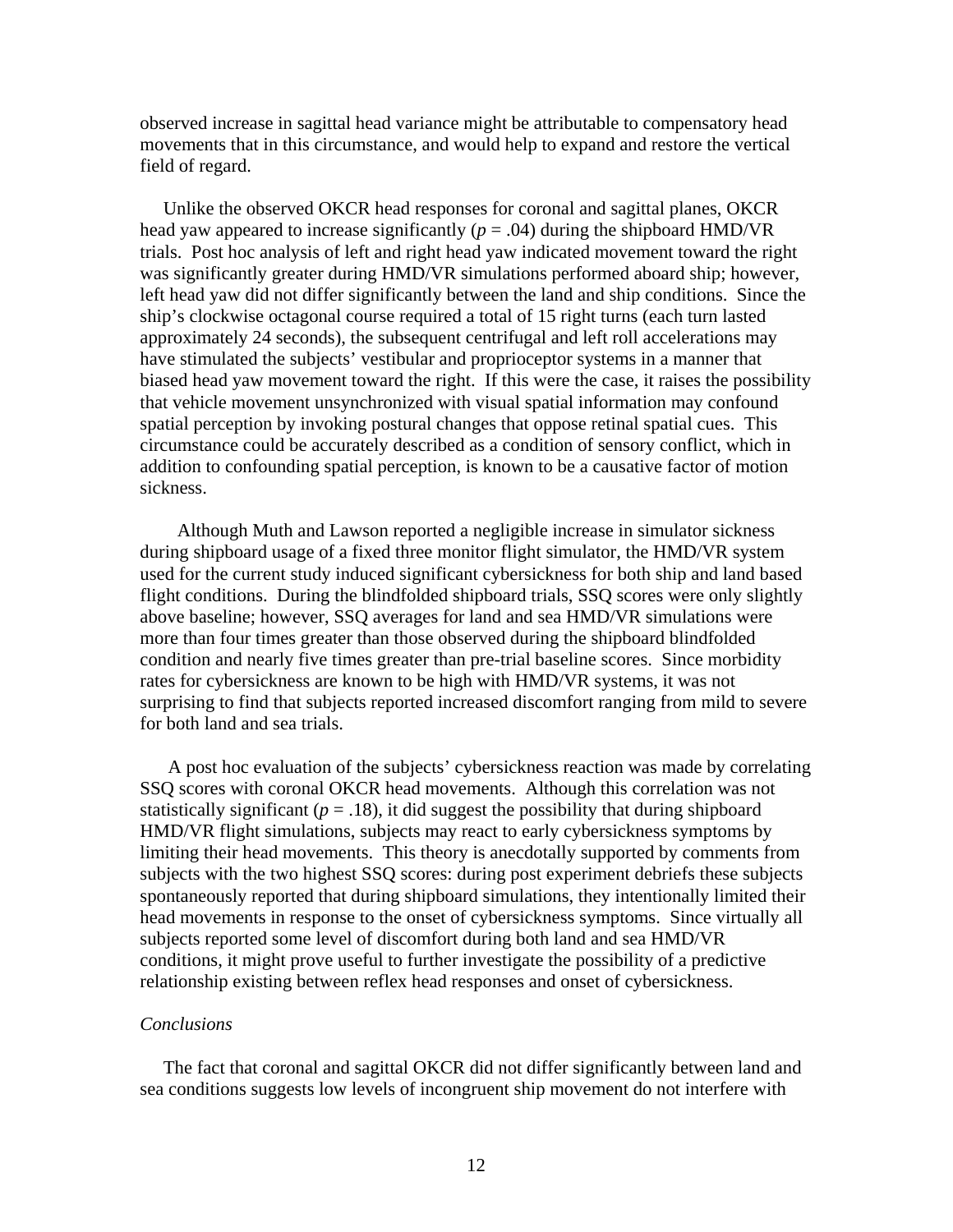spatial perception of a simulated rolling horizon. However, with regard to OKCR head yaw, the data suggests incongruent motion with a directional bias (i.e. ship turn acceleration) has the potential to increase head yaw and thereby alter visual perception of shipboard fight simulations.

 The findings of this study indicate spatial reflexes, such as OKCR, appear resilient enough to withstand random low level sensory noise (incongruent ship motion); however, when incongruent sensory stimulation becomes focused (i.e., centrifugal force from sustained turns), spatial reflex responses can become altered and thereby have the potential to impact cybersickness susceptibility and training effectiveness. Also confirmed by this study is the fact that shipboard use of an HMD/VR simulator will produce significant levels of cybersickness, similar to what has been previously reported with land based experiments.

 Since learning how to pilot an aircraft is dependant upon formulation of accurate spatial strategies, any training environment that produces a deviation from real world reflex responses has the potential to produce a negative training experience. To enhance training benefits and minimize risk of cybersickness during shipboard HMD/VR flight simulations, future research should be aimed toward defining human adaptability to training simulations in the presence of incongruent motion.